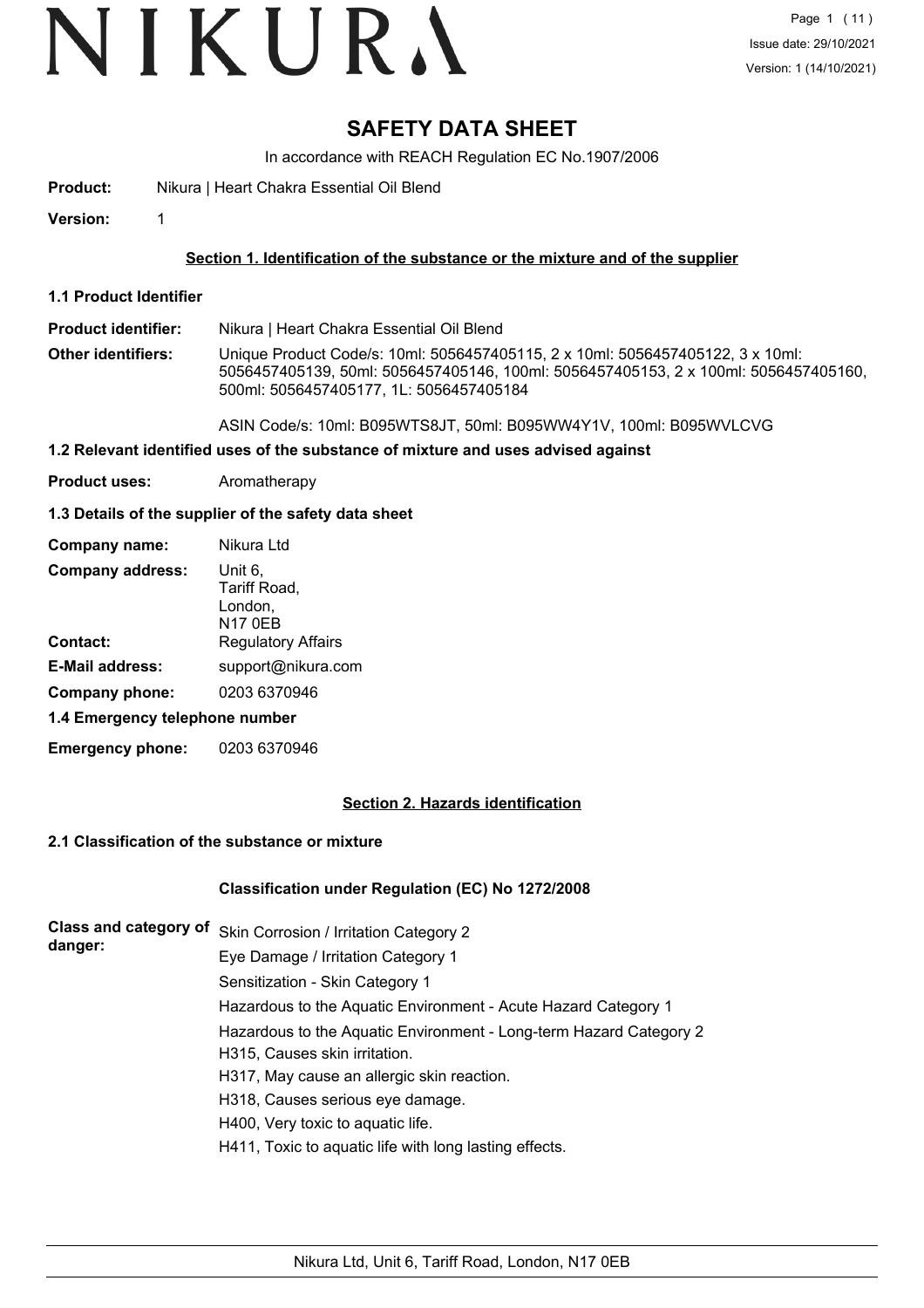## **SAFETY DATA SHEET**

In accordance with REACH Regulation EC No.1907/2006

- **Product:** Nikura | Heart Chakra Essential Oil Blend
- **Version:** 1

**2.2 Label elements**

|                                     | Classification under Regulation (EC) No 1272/2008                                                                                                                                                                                                                                                                                                                                                                                                                                                                                                                                                                                                                                                                                                                                                                                                                            |
|-------------------------------------|------------------------------------------------------------------------------------------------------------------------------------------------------------------------------------------------------------------------------------------------------------------------------------------------------------------------------------------------------------------------------------------------------------------------------------------------------------------------------------------------------------------------------------------------------------------------------------------------------------------------------------------------------------------------------------------------------------------------------------------------------------------------------------------------------------------------------------------------------------------------------|
| Signal word:                        | Danger                                                                                                                                                                                                                                                                                                                                                                                                                                                                                                                                                                                                                                                                                                                                                                                                                                                                       |
| <b>Hazard statements:</b>           | H315, Causes skin irritation.<br>H317, May cause an allergic skin reaction.<br>H318, Causes serious eye damage.<br>H400, Very toxic to aquatic life.<br>H411, Toxic to aquatic life with long lasting effects.                                                                                                                                                                                                                                                                                                                                                                                                                                                                                                                                                                                                                                                               |
| <b>Supplemental</b><br>Information: | EUH208, Contains Benzyl salicylate, Citronellyl butyrate, Citronellyl formate, Citronellyl tiglate,<br>Eugenol, Geranial, Geranyl acetate, Geranyl formate, Isoeugenol, Menthone, Nerol, alpha-<br>Pinene, beta-Caryophyllene, beta-Pinene, d,I-Isomenthone, I-Limonene, trans-trans-Farnesol.<br>May produce an allergic reaction.                                                                                                                                                                                                                                                                                                                                                                                                                                                                                                                                          |
| <b>Precautionary</b><br>statements: | P261, Avoid breathing vapour or dust.<br>P264, Wash hands and other contacted skin thoroughly after handling.<br>P272, Contaminated work clothing should not be allowed out of the workplace.<br>P273, Avoid release to the environment.<br>P280, Wear protective gloves/eye protection/face protection.<br>P302/352, IF ON SKIN: Wash with plenty of soap and water.<br>P305/351/338, IF IN EYES: Rinse cautiously with water for several minutes. Remove contact<br>lenses, if present and easy to do. Continue rinsing.<br>P310, Immediately call a POISON CENTER or doctor/physician.<br>P333/313, If skin irritation or rash occurs: Get medical advice/attention.<br>P362, Take off contaminated clothing and wash before reuse.<br>P391, Collect spillage.<br>P501, Dispose of contents/container to approved disposal site, in accordance with local<br>regulations. |
| Pictograms:                         |                                                                                                                                                                                                                                                                                                                                                                                                                                                                                                                                                                                                                                                                                                                                                                                                                                                                              |
| 2.3 Other hazards                   |                                                                                                                                                                                                                                                                                                                                                                                                                                                                                                                                                                                                                                                                                                                                                                                                                                                                              |
| Other hazards:                      | None                                                                                                                                                                                                                                                                                                                                                                                                                                                                                                                                                                                                                                                                                                                                                                                                                                                                         |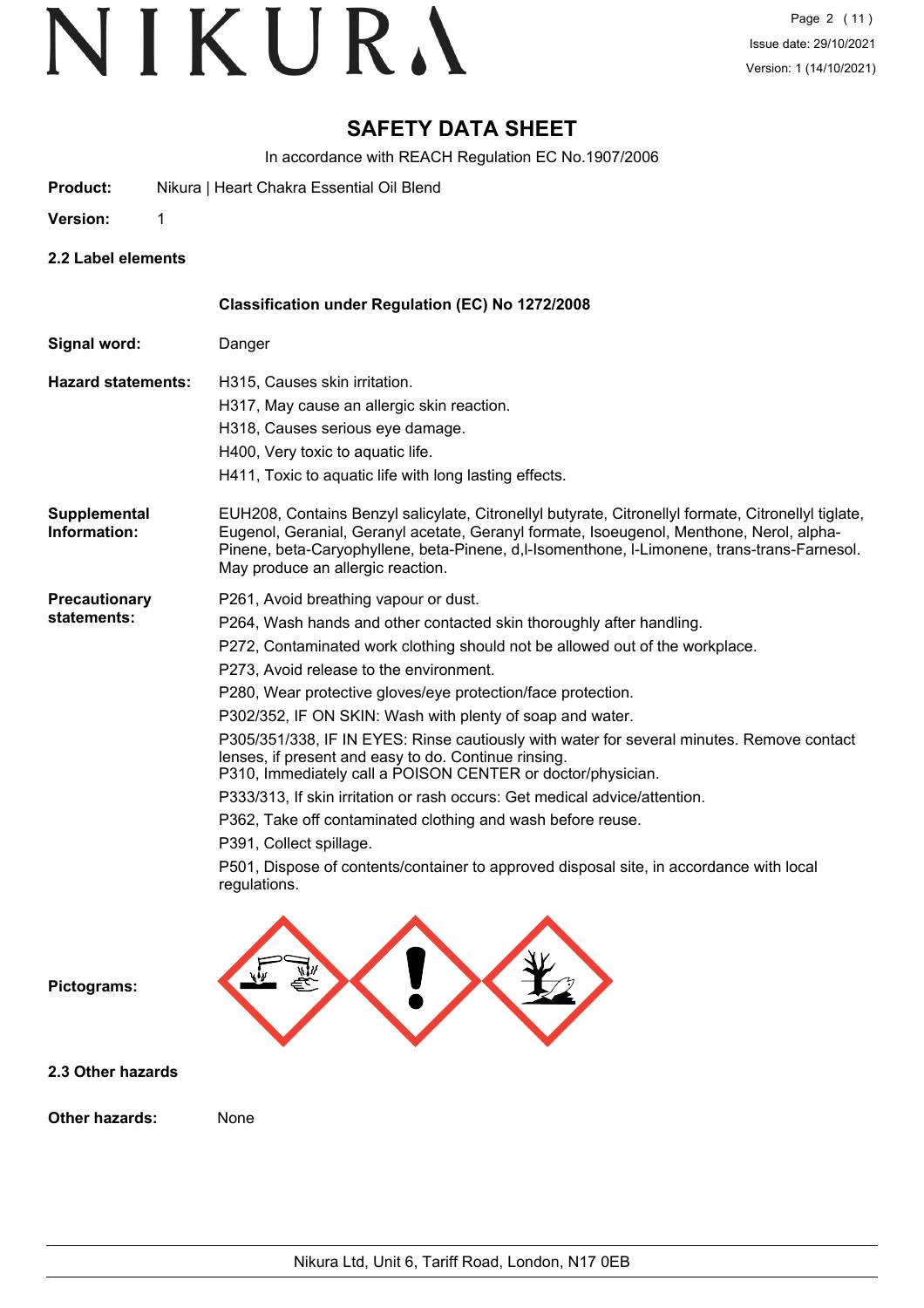## **SAFETY DATA SHEET**

In accordance with REACH Regulation EC No.1907/2006

**Product:** Nikura | Heart Chakra Essential Oil Blend

**Version:** 1

### **Section 3. Composition / information on ingredients**

#### **3.2 Mixtures**

#### **Contains:**

| <b>Name</b>                   | <b>CAS</b> | <b>EC</b> | <b>REACH Registration</b><br>No. | %           | <b>Classification for</b><br>(CLP) 1272/2008                                                                                            |
|-------------------------------|------------|-----------|----------------------------------|-------------|-----------------------------------------------------------------------------------------------------------------------------------------|
| Pinenes                       |            |           |                                  | 10-<20%     | Skin Irrit. 2-Skin Sens.<br>1B-Aquatic Acute 1-<br>Aquatic Chronic 1;<br>H315-H317-H410,-                                               |
| -Citronellol                  | 7540-51-4  | 231-415-7 |                                  | $5 - 10%$   | Skin Irrit. 2-Eye Irrit. 2-<br>Skin Sens. 1B;H315-<br>H317-H319.-                                                                       |
| Geraniol                      | 106-24-1   | 203-377-1 |                                  | $5 - 10%$   | Skin Irrit. 2-Eye Dam.<br>1-Skin Sens. 1;H315-<br>H317-H318,-                                                                           |
| Linalool                      | 78-70-6    | 201-134-4 |                                  | $5 - 10%$   | Skin Irrit. 2-Eye Irrit. 2-<br>Skin Sens. 1B;H315-<br>H317-H319,-                                                                       |
| beta-Caryophyllene            | 87-44-5    | 201-746-1 |                                  | $5 - 10%$   | Skin Sens. 1B-Asp.<br>Tox 1-Aquatic Chronic<br>4;H304-H317-H413,-                                                                       |
| d,I-Isomenthone               | 491-07-6   | 207-727-4 |                                  | 1-<5%       | Skin Irrit. 2-Skin Sens.<br>1B;H315-H317,-                                                                                              |
| Citronellyl formate           | 105-85-1   | 203-338-9 |                                  | 1-<5%       | Skin Irrit. 2-Skin Sens.<br>1B;H315-H317,-                                                                                              |
| Geranyl formate               | 105-86-2   | 203-339-4 |                                  | $1 - 5%$    | Skin Sens. 1B-Aquatic<br>Acute 1-Aquatic<br>Chronic 2; H317-H400-<br>$H411. -$                                                          |
| Benzyl benzoate               | 120-51-4   | 204-402-9 |                                  | $1 - 5%$    | Acute Tox. 4-Aquatic<br>Acute 1-Aquatic<br>Chronic 2;H302-H400-<br>H411,-                                                               |
| ll-Limonene                   | 5989-54-8  | 227-815-6 |                                  | $1 - 5%$    | Flam. Liq. 3-Skin Irrit.<br>2-Skin Sens. 1B-Asp.<br>Tox 1-Aquatic Acute 1-<br>Aquatic Chronic 3;<br>H226-H304-H315-<br>H317-H400-H412,- |
| Geranyl acetate               | 105-87-3   | 203-341-5 |                                  | $1 - 5%$    | Skin Irrit. 2-Skin Sens.<br>1B-Aquatic Chronic 3;<br>H315-H317-H412,-                                                                   |
| Benzyl salicylate             | 118-58-1   | 204-262-9 |                                  | $0.1 - 1\%$ | Skin Sens. 1B-Aquatic<br><u> Chronic 3;H317-H412,-</u>                                                                                  |
| <b>I</b> Menthone             | 10458-14-7 | 233-944-9 |                                  | $0.1 - 1\%$ | Acute Tox. 4-Skin Irrit.<br>2-Skin Sens. 1B-<br>Aquatic Chronic 3;<br>H302-H315-H317-<br>H412,-                                         |
| <b>I</b> trans-trans-Farnesol | 106-28-5   |           |                                  | $0.1 - 1\%$ | Skin Irrit. 2-Eye Irrit. 2-<br>Skin Sens. 1B;H315-<br>H317-H319,-                                                                       |
| Nerol                         | 106-25-2   | 203-378-7 |                                  | $0.1 - 1\%$ | Skin Irrit. 2-Eye Irrit. 2-<br>Skin Sens. 1B;H315-<br>H317-H319.-                                                                       |
| Citronellyl tiglate           | 24717-85-9 | 246-426-2 |                                  | $0.1 - 1\%$ | Skin Sens. 1B-Aquatic<br>Acute 1-Aquatic<br>Chronic 1;H317-H410,-                                                                       |
| Geranyl butyrate              | 106-29-6   | 203-381-3 |                                  | $0.1 - 1\%$ | Aquatic Acute 1-<br>Aquatic Chronic 1;<br>H410,-                                                                                        |
| cis-Rose oxide                | 876-17-5   |           |                                  | $0.1 - 1\%$ | Skin Irrit. 2-Eye Irrit. 2-<br>Repr. 2; H315-H319-<br>H361,-                                                                            |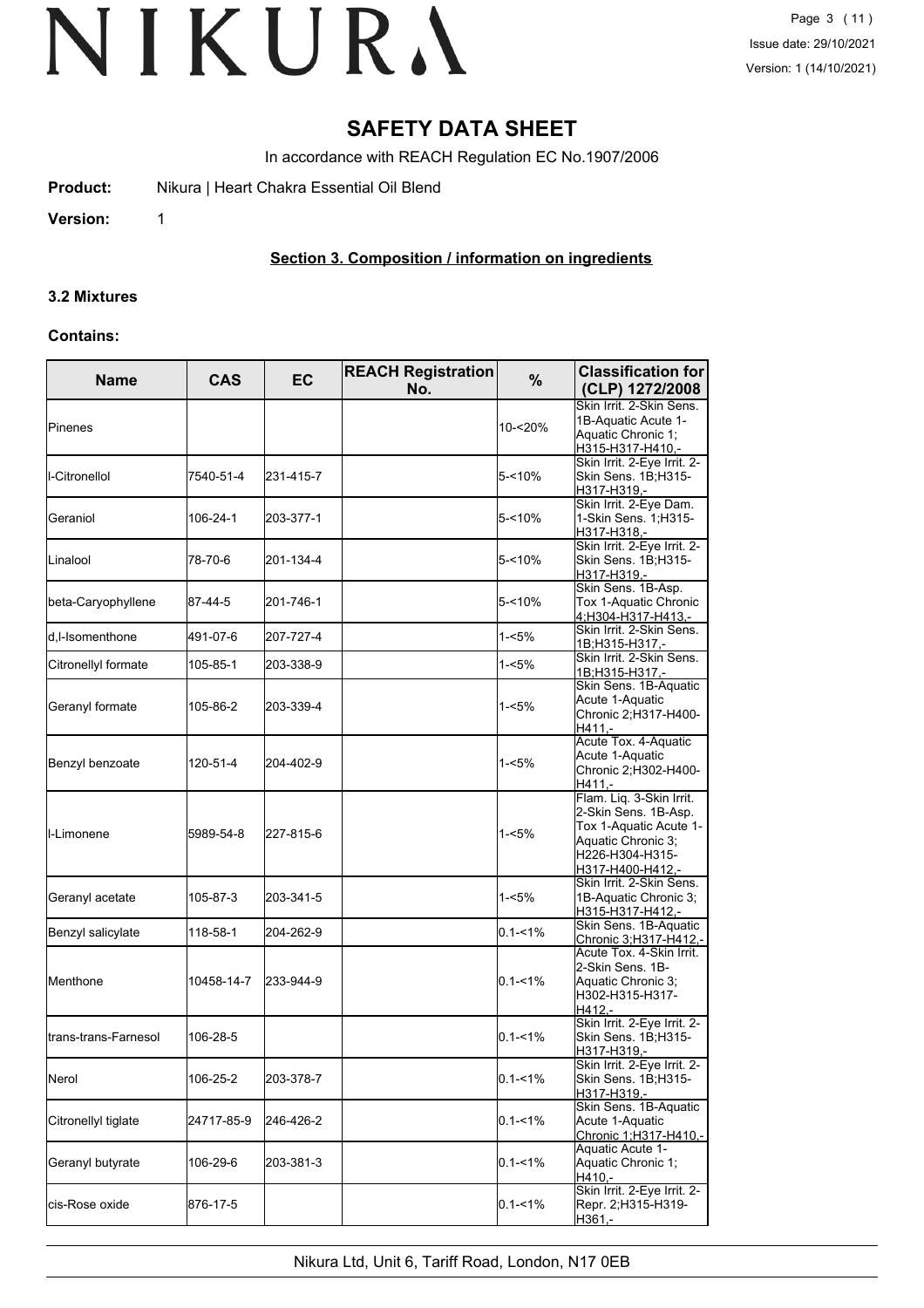## **SAFETY DATA SHEET**

In accordance with REACH Regulation EC No.1907/2006

**Product:** Nikura | Heart Chakra Essential Oil Blend

#### **Version:** 1

| Citronellyl butyrate      | 141-16-2  | 205-463-4 | $0.1 - 1\%$ | Skin Sens. 1B-Aquatic<br>Acute 1-Aquatic<br>Chronic 1;H317-H410,-                                                                                        |
|---------------------------|-----------|-----------|-------------|----------------------------------------------------------------------------------------------------------------------------------------------------------|
| Myrcene                   | 123-35-3  | 204-622-5 | $0.1 - 1\%$ | Flam. Liq. 3-Skin Irrit.<br>2-Eye Irrit. 2-Asp. Tox<br>1-Aquatic Acute 1-<br>Aquatic Chronic 2;<br>H226-H304-H315-<br>H319-H400-H411.-                   |
| alpha-Pinene              | 80-56-8   | 201-291-9 | $0.1 - 1\%$ | Flam. Liq. 3-Acute Tox.<br>4-Skin Irrit. 2-Skin<br>Sens. 1B-Asp. Tox 1-<br>Aquatic Acute 1-<br>Aquatic Chronic 1;<br>H226-H302-H304-<br>H315-H317-H410,- |
| Geranyl isobutyrate       | 2345-26-8 | 219-062-7 | $0.1 - 1\%$ | Aquatic Acute 1-<br>Aquatic Chronic 1;<br>H410.-                                                                                                         |
| p-Cymene                  | 99-87-6   | 202-796-7 | $0.1 - 1\%$ | Flam. Liq. 3-Repr. 2-<br>Asp. Tox 1-Aquatic<br>Chronic 2;H226-H304-<br>H361-H411,-                                                                       |
| lbeta-Pinene              | 127-91-3  | 204-872-5 | $0.1 - 1\%$ | Flam. Liq. 3-Skin Irrit.<br>2-Skin Sens. 1B-Asp.<br>Tox 1-Aquatic Acute 1-<br>Aquatic Chronic 1:<br>H226-H304-H315-<br>H317-H410,-                       |
| <b>I</b> trans-Rose oxide | 876-18-6  |           | $0.1 - 1\%$ | Skin Irrit. 2-Eye Irrit. 2-<br>Repr. 2;H315-H319-<br>$H361 -$                                                                                            |
| Isoeugenol                | 97-54-1   | 202-590-7 | $0.1 - 1%$  | Acute Tox. 4-Acute<br>Tox. 4-Acute Tox. 4-<br>Skin Irrit. 2-Eye Irrit. 2-<br>Skin Sens. 1A-STOT<br>SE 3:H302-H312-<br>H315-H317-H319-<br>H332-H335.-     |
| p-Methylanisole           | 104-93-8  | 203-253-7 | $0.1 - 1\%$ | Acute Tox. 4-Skin Irrit.<br>2-Repr. 2;H302-H315-<br>H361,-                                                                                               |
| Geranial                  | 141-27-5  | 205-476-5 | $0.1 - 1\%$ | Skin Irrit. 2-Eye Irrit. 2-<br>Skin Sens. 1B;H315-<br>H317-H319,-                                                                                        |
| Eugenol                   | 97-53-0   | 202-589-1 | $0.1 - 1\%$ | Eye Irrit. 2-Skin Sens.<br>1B;H317-H319,-                                                                                                                |
| ltrans beta-Ocimene       | 3779-61-1 |           | $0.1 - 1%$  | Skin Irrit. 2-Aquatic<br>Acute 1-Aquatic<br>Chronic 2;H315-H400-<br>H411.-                                                                               |

**Substances with Community workplace exposure limits:**

Not Applicable

**Substances that are persistent, bioaccumulative and toxic or very persistent and very bioaccumulative, greater than 0.1%:**

Not Applicable

#### **Section 4. First-aid measures**

### **4.1 Description of first aid measures**

**Inhalation:** Remove from exposure site to fresh air, keep at rest, and obtain medical attention.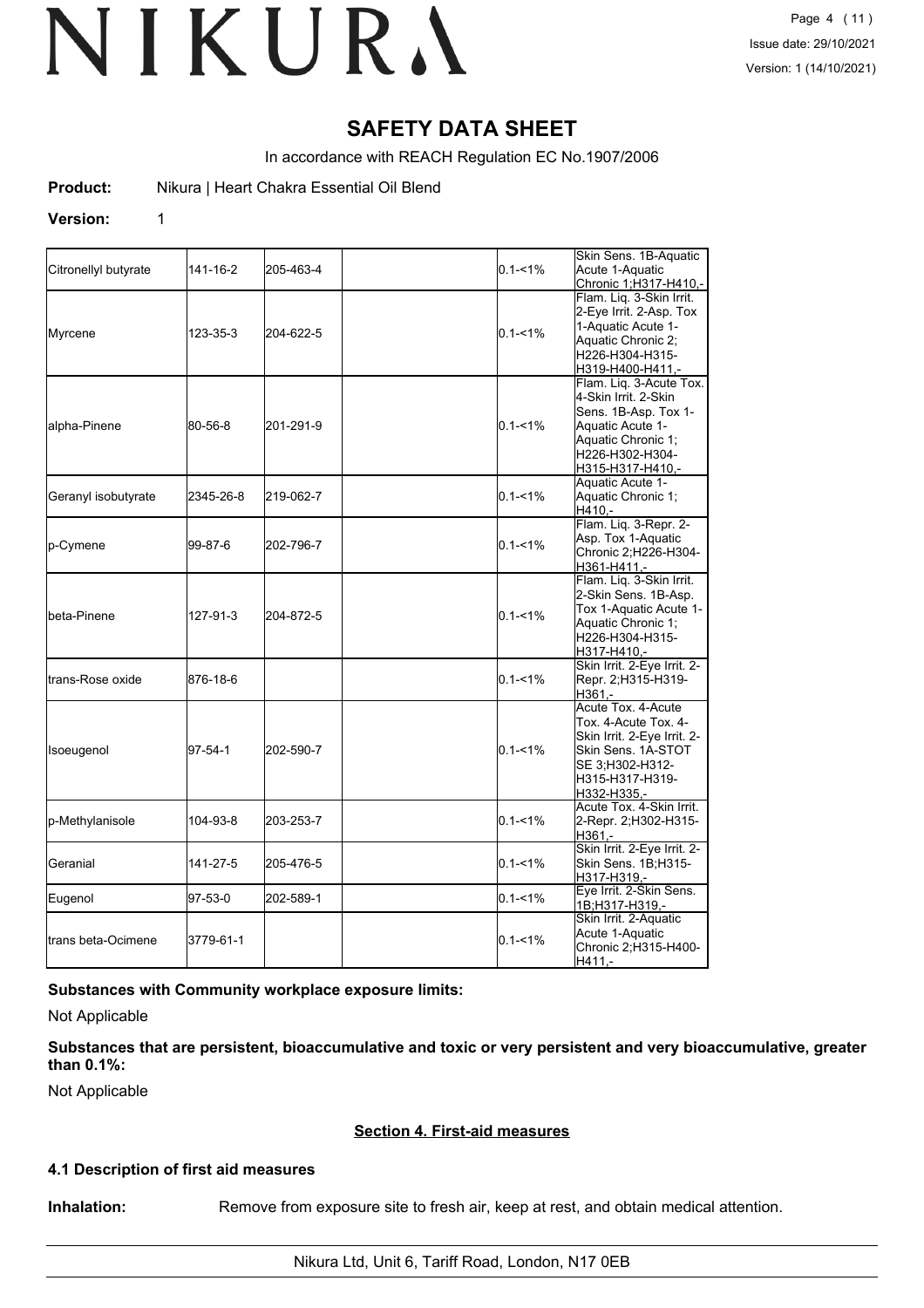## **SAFETY DATA SHEET**

In accordance with REACH Regulation EC No.1907/2006

| <b>Product:</b>       | Nikura   Heart Chakra Essential Oil Blend                                                                                           |
|-----------------------|-------------------------------------------------------------------------------------------------------------------------------------|
| <b>Version:</b>       |                                                                                                                                     |
| Eye exposure:         | IF IN EYES: Rinse cautiously with water for several minutes. Remove contact lenses, if present<br>and easy to do. Continue rinsing. |
| <b>Skin exposure:</b> | IF ON SKIN: Wash with plenty of soap and water.                                                                                     |
| Ingestion:            | Rinse mouth with water and obtain medical attention.                                                                                |

#### **4.2 Most important symptoms and effects, both acute and delayed**

Causes skin irritation.

May cause an allergic skin reaction.

Causes serious eye damage.

### **4.3 Indication of any immediate medical attention and special treatment needed**

None expected, see Section 4.1 for further information.

### **SECTION 5: Firefighting measures**

#### **5.1 Extinguishing media**

Suitable media: Carbon dioxide, Dry chemical, Foam.

#### **5.2 Special hazards arising from the substance or mixture**

In case of fire, may be liberated: Carbon monoxide, Unidentified organic compounds.

#### **5.3 Advice for fire fighters:**

In case of insufficient ventilation, wear suitable respiratory equipment.

#### **Section 6. Accidental release measures**

#### **6.1 Personal precautions, protective equipment and emergency procedures:**

Avoid inhalation. Avoid contact with skin and eyes. See protective measures under Section 7 and 8.

#### **6.2 Environmental precautions:**

Keep away from drains, surface and ground water, and soil.

#### **6.3 Methods and material for containment and cleaning up:**

Remove ignition sources. Provide adequate ventilation. Avoid excessive inhalation of vapours. Contain spillage immediately by use of sand or inert powder. Dispose of according to local regulations.

#### **6.4 Reference to other sections:**

Also refer to sections 8 and 13.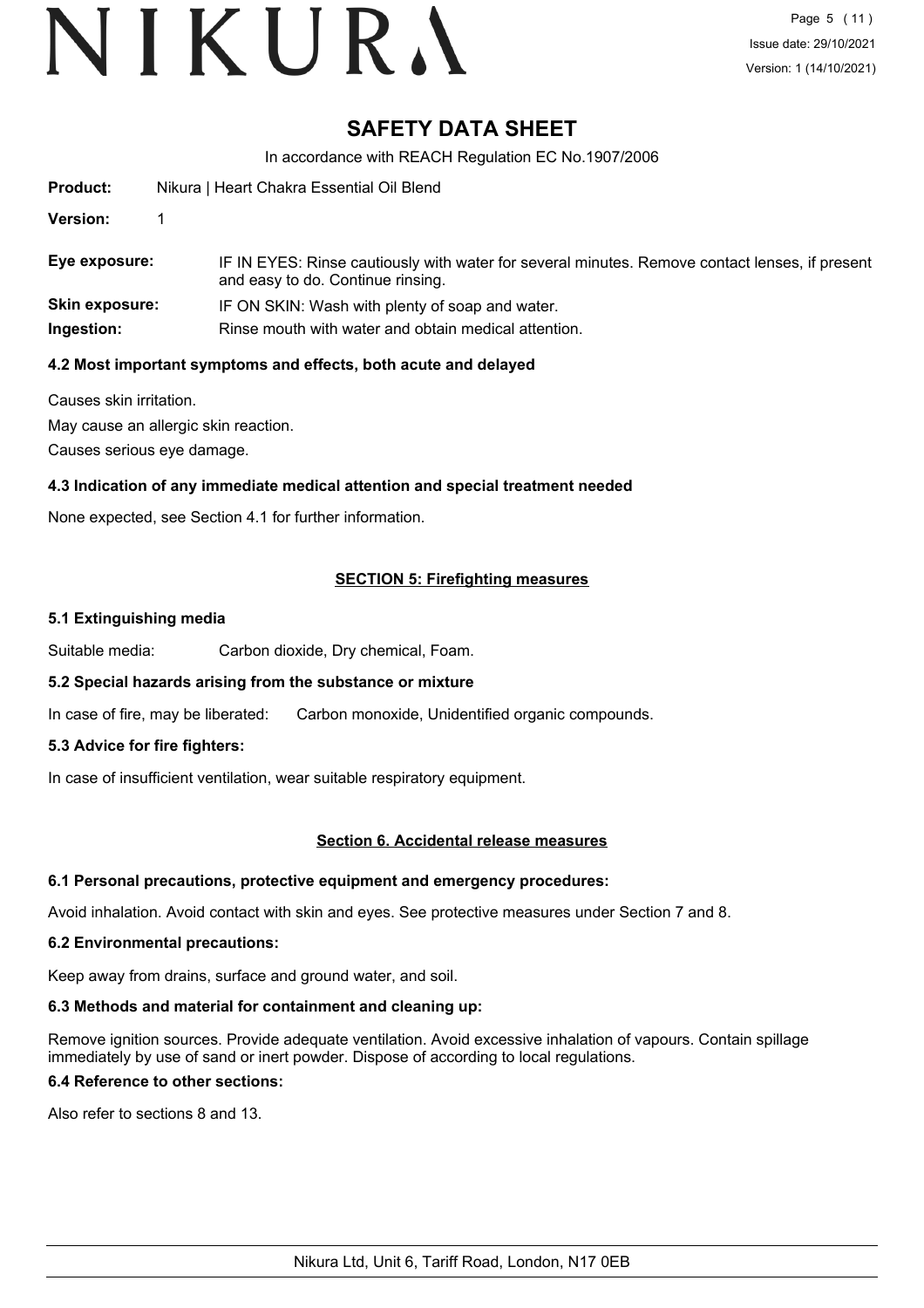# VIKURA

## **SAFETY DATA SHEET**

In accordance with REACH Regulation EC No.1907/2006

**Product:** Nikura | Heart Chakra Essential Oil Blend

**Version:** 1

## **Section 7. Handling and storage**

#### **7.1 Precautions for safe handling:**

Keep away from heat, sparks, open flames and hot surfaces. - No smoking. Use personal protective equipment as required. Use in accordance with good manufacturing and industrial hygiene practices. Use in areas with adequate ventilation Do not eat, drink or smoke when using this product.

#### **7.2 Conditions for safe storage, including any incompatibilities:**

Store in a well-ventilated place. Keep container tightly closed. Keep cool. Ground/bond container and receiving equipment. Use explosion-proof electrical, ventilating and lighting equipment. Use only non-sparking tools. Take precautionary measures against static discharge.

#### **7.3 Specific end use(s):**

Aromatherapy: Use in accordance with good manufacturing and industrial hygiene practices.

#### **Section 8. Exposure controls/personal protection**

#### **8.1 Control parameters**

Workplace exposure limits: Not Applicable

#### **8.2 Exposure Controls**

#### **Eye / Skin Protection**

Wear protective gloves/eye protection/face protection

#### **Respiratory Protection**

Under normal conditions of use and where adequate ventilation is available to prevent build up of excessive vapour, this material should not require special engineering controls. However, in conditions of high or prolonged use, or high temperature or other conditions which increase exposure, the following engineering controls can be used to minimise exposure to personnel: a) Increase ventilation of the area with local exhaust ventilation. b) Personnel can use an approved, appropriately fitted respirator with organic vapour cartridge or canisters and particulate filters. c) Use closed systems for transferring and processing this material.

Also refer to Sections 2 and 7.

#### **Section 9. Physical and chemical properties**

#### **9.1 Information on basic physical and chemical properties**

| Appearance:                     | Not determined  |
|---------------------------------|-----------------|
| Odour:                          | Not determined  |
| <b>Odour threshold:</b>         | Not determined  |
| pH:                             | Not determined  |
| Melting point / freezing point: | Not determined  |
| Initial boiling point / range:  | Not determined  |
| <b>Flash point:</b>             | 84 $^{\circ}$ C |
| <b>Evaporation rate:</b>        | Not determined  |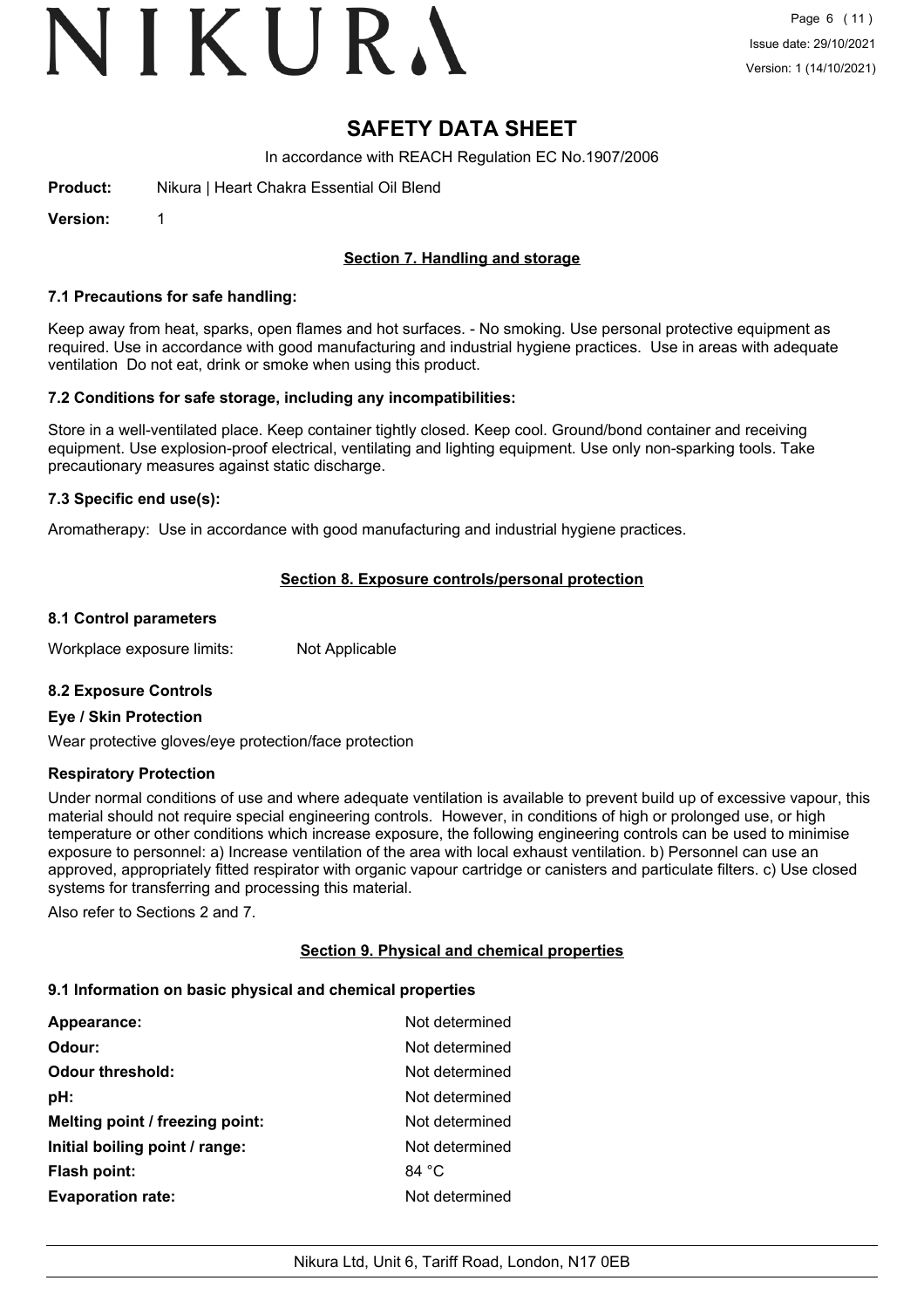# **SAFETY DATA SHEET**

In accordance with REACH Regulation EC No.1907/2006

**Product:** Nikura | Heart Chakra Essential Oil Blend

**Version:** 1

| Flammability (solid, gas):                    | Not determined                               |
|-----------------------------------------------|----------------------------------------------|
| Upper/lower flammability or explosive limits: | Product does not present an explosion hazard |
| Vapour pressure:                              | Not determined                               |
| Vapour density:                               | Not determined                               |
| <b>Relative density:</b>                      | Not determined                               |
| Solubility(ies):                              | Not determined                               |
| Partition coefficient: n-octanol/water:       | Not determined                               |
| Auto-ignition temperature:                    | Not determined                               |
| Decomposition temperature:                    | Not determined                               |
| Viscosity:                                    | Not determined                               |
| <b>Explosive properties:</b>                  | Not expected                                 |
| <b>Oxidising properties:</b>                  | Not expected                                 |
|                                               |                                              |

**9.2 Other information:** None available

### **Section 10. Stability and reactivity**

#### **10.1 Reactivity:**

Presents no significant reactivity hazard, by itself or in contact with water.

#### **10.2 Chemical stability:**

Good stability under normal storage conditions.

### **10.3 Possibility of hazardous reactions:**

Not expected under normal conditions of use.

#### **10.4 Conditions to avoid:**

Avoid extreme heat.

#### **10.5 Incompatible materials:**

Avoid contact with strong acids, alkalis or oxidising agents.

#### **10.6 Hazardous decomposition products:**

Not expected.

#### **Section 11. Toxicological information**

#### **11.1 Information on toxicological effects**

This mixture has not been tested as a whole for health effects. The health effects have been calculated using the methods outlined in Regulation (EC) No 1272/2008 (CLP).

| <b>Acute Toxicity:</b>            | Based on available data the classification criteria are not met. |
|-----------------------------------|------------------------------------------------------------------|
| <b>Acute Toxicity Oral</b>        | >5000                                                            |
| <b>Acute Toxicity Dermal</b>      | >5000                                                            |
| <b>Acute Toxicity Inhalation</b>  | Not Available                                                    |
| <b>Skin corrosion/irritation:</b> | Skin Corrosion / Irritation Category 2                           |

#### Nikura Ltd, Unit 6, Tariff Road, London, N17 0EB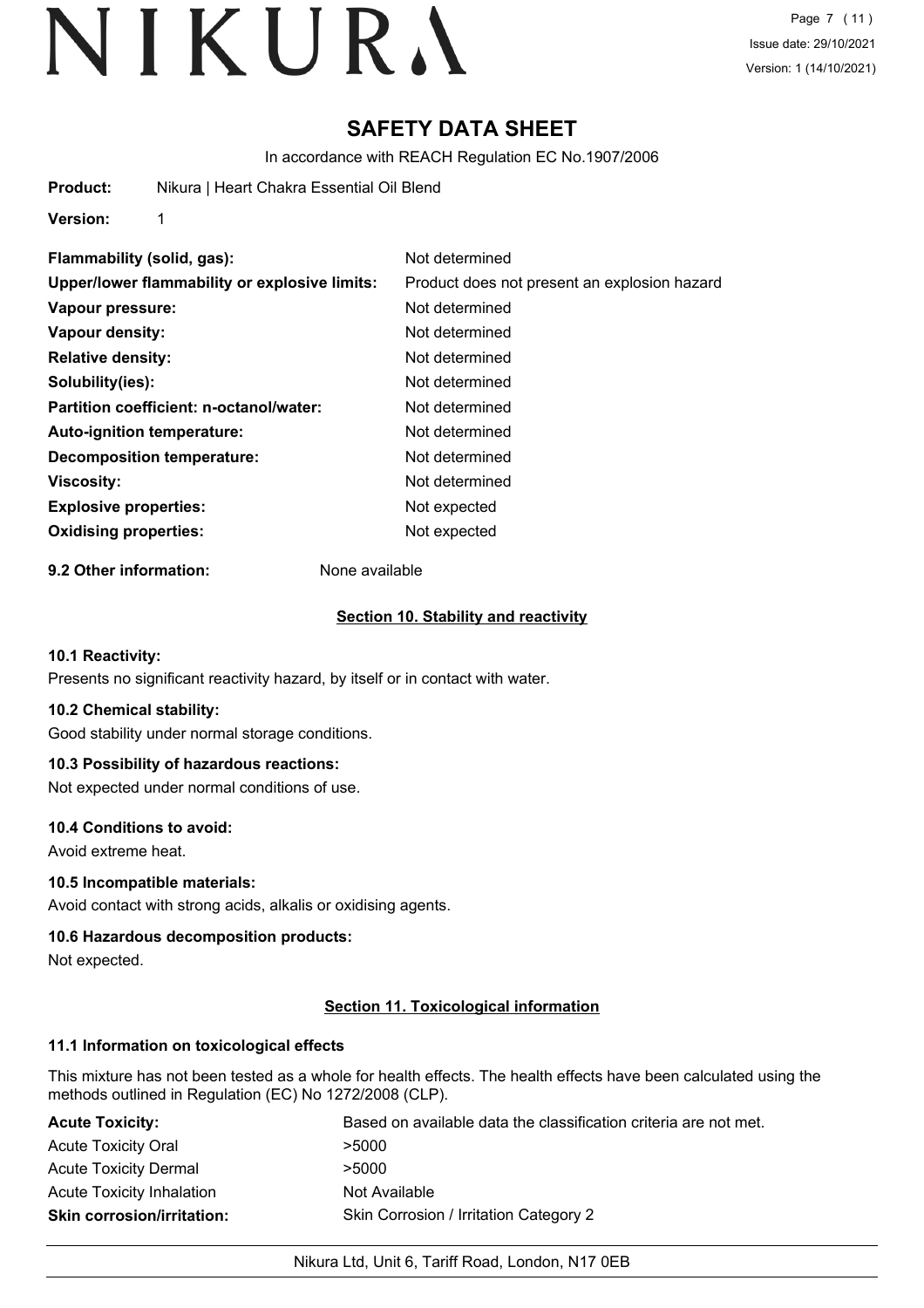# **SAFETY DATA SHEET**

In accordance with REACH Regulation EC No.1907/2006

| Product: |  | Nikura   Heart Chakra Essential Oil Blend |  |  |
|----------|--|-------------------------------------------|--|--|
|----------|--|-------------------------------------------|--|--|

**Version:** 1

| Serious eye damage/irritation:            | Eye Damage / Irritation Category 1                               |
|-------------------------------------------|------------------------------------------------------------------|
| <b>Respiratory or skin sensitisation:</b> | Sensitization - Skin Category 1                                  |
| Germ cell mutagenicity:                   | Based on available data the classification criteria are not met. |
| Carcinogenicity:                          | Based on available data the classification criteria are not met. |
| <b>Reproductive toxicity:</b>             | Based on available data the classification criteria are not met. |
| <b>STOT-single exposure:</b>              | Based on available data the classification criteria are not met. |
| <b>STOT-repeated exposure:</b>            | Based on available data the classification criteria are not met. |
| <b>Aspiration hazard:</b>                 | Based on available data the classification criteria are not met. |

### **Information about hazardous ingredients in the mixture**

| Ingredient      | <b>CAS</b> | EC                | <b>LD50/ATE Oral</b> | LD50/ATE<br>Dermal | LC50/ATE<br><b>Inhalation</b> | <b>LC50</b><br>Route     |
|-----------------|------------|-------------------|----------------------|--------------------|-------------------------------|--------------------------|
| Benzyl benzoate | 120-51-4   | $ 204 - 402 - 9 $ | 1500                 | 4000               | Not available                 | <b>Not</b><br>lavailable |

Refer to Sections 2 and 3 for additional information.

## **Section 12. Ecological information**

**12.1 Toxicity:**

Very toxic to aquatic life.

Toxic to aquatic life with long lasting effects.

| 12.2 Persistence and degradability: | Not available |
|-------------------------------------|---------------|
| 12.3 Bioaccumulative potential:     | Not available |
| 12.4 Mobility in soil:              | Not available |
|                                     |               |

**12.5 Results of PBT and vPvB assessment:**

This substance does not meet the PBT/vPvB criteria of REACH, annex XIII.

**12.6 Other adverse effects:** Not available

## **Section 13. Disposal considerations**

#### **13.1 Waste treatment methods:**

Dispose of in accordance with local regulations. Avoid disposing into drainage systems and into the environment. Empty containers should be taken to an approved waste handling site for recycling or disposal.

#### **Section 14. Transport information**

| 14.1 UN number:                    | UN3082                                                                                |
|------------------------------------|---------------------------------------------------------------------------------------|
| 14.2 UN Proper Shipping Name:      | ENVIRONMENTALLY HAZARDOUS SUBSTANCE, LIQUID, N.O.S.<br>(Pinenes, Citronellyl tiglate) |
| 14.3 Transport hazard class(es):   | 9                                                                                     |
| <b>Sub Risk:</b>                   | ۰                                                                                     |
| 14.4. Packing Group:               | Ш                                                                                     |
| <b>14.5 Environmental hazards:</b> | This is an environmentally hazardous substance.                                       |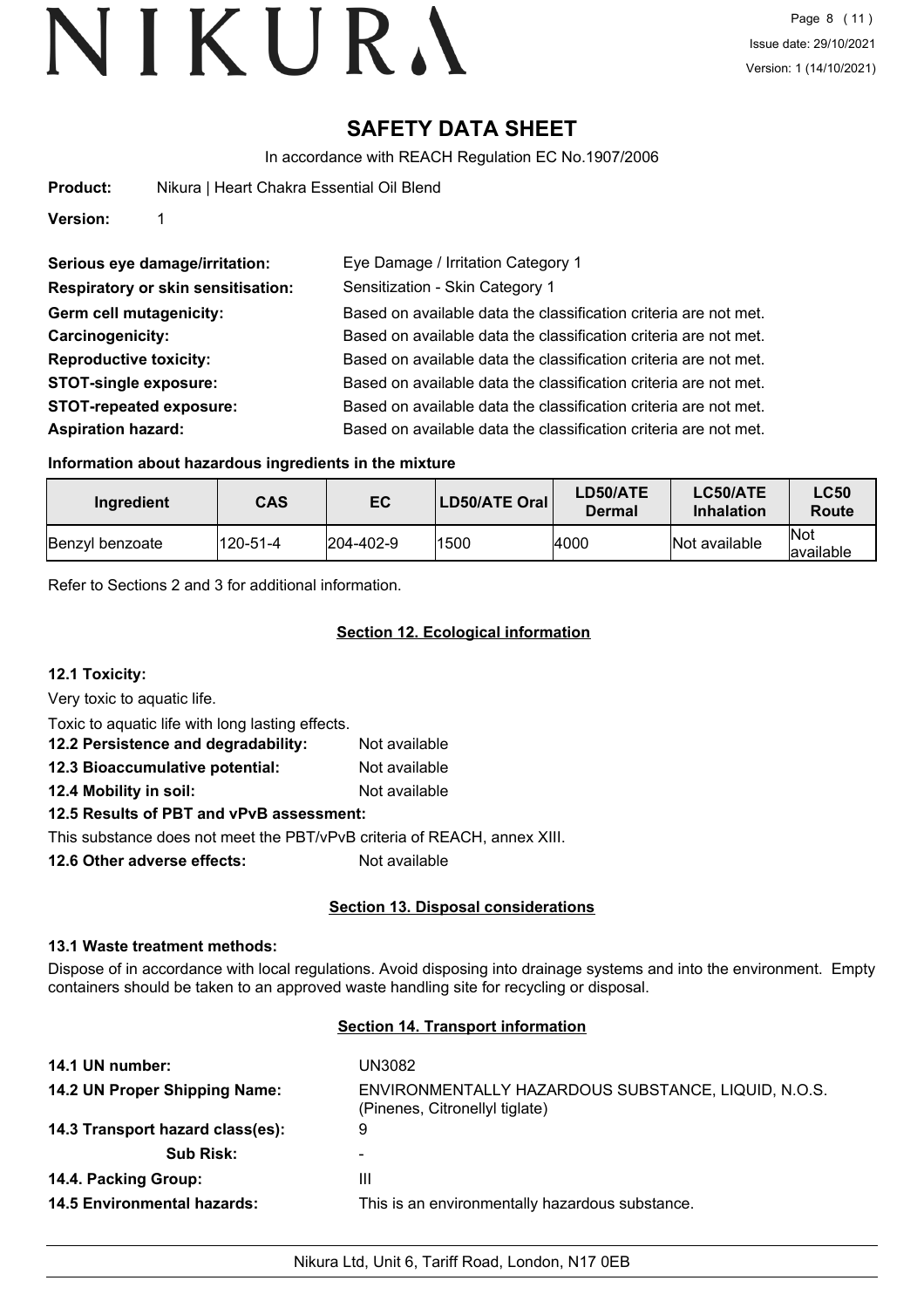Page 9 (11) Issue date: 29/10/2021 Version: 1 (14/10/2021)

## **SAFETY DATA SHEET**

In accordance with REACH Regulation EC No.1907/2006

**Product:** Nikura | Heart Chakra Essential Oil Blend

**Version:** 1

### **14.6 Special precautions for user:** None additional

**14.7 Transport in bulk according to Annex II of MARPOL73/78 and the IBC Code:**

Not applicable

## **Section 15. Regulatory information**

**15.1 Safety, health and environmental regulations/legislation specific for the substance or mixture** None additional

### **15.2 Chemical Safety Assessment**

A Chemical Safety Assessment has not been carried out for this product.

### **Section 16. Other information**

| <b>Concentration % Limits:</b>  | EH A1=87.40% EH C2=11.53% EH C3=1.15% EH C4=72.53% SCI 2=20.<br>86% EDI 1=37.94% EDI 2=10.69% SS 1=6.58% |
|---------------------------------|----------------------------------------------------------------------------------------------------------|
| <b>Total Fractional Values:</b> | EH A1=1.14 EH C2=8.67 EH C3=86.85 EH C4=1.38 SCI 2=4.79 EDI 1=2.<br>64 EDI 2=9.35 SS 1=15.20             |

**Key to revisions:**

Not applicable

#### **Key to abbreviations:**

| <b>Abbreviation</b> | <b>Meaning</b>                                                     |
|---------------------|--------------------------------------------------------------------|
| Acute Tox. 4        | Acute Toxicity - Oral Category 4                                   |
| Acute Tox. 4        | Acute Toxicity - Dermal Category 4                                 |
| Acute Tox. 4        | Acute Toxicity - Inhalation Category 4                             |
| Aquatic Acute 1     | Hazardous to the Aquatic Environment - Acute Hazard Category 1     |
| Aquatic Chronic 1   | Hazardous to the Aquatic Environment - Long-term Hazard Category 1 |
| Aquatic Chronic 2   | Hazardous to the Aquatic Environment - Long-term Hazard Category 2 |
| Aquatic Chronic 3   | Hazardous to the Aquatic Environment - Long-term Hazard Category 3 |
| Aquatic Chronic 4   | Hazardous to the Aquatic Environment - Long-term Hazard Category 4 |
| Asp. Tox 1          | <b>Aspiration Hazard Category 1</b>                                |
| Eye Dam. 1          | Eye Damage / Irritation Category 1                                 |
| Eye Irrit. 2        | Eye Damage / Irritation Category 2                                 |
| Flam. Liq. 3        | Flammable Liquid, Hazard Category 3                                |
| H226                | Flammable liquid and vapour.                                       |
| H302                | Harmful if swallowed.                                              |
| H304                | May be fatal if swallowed and enters airways.                      |
| H312                | Harmful in contact with skin.                                      |
| H315                | Causes skin irritation.                                            |
| <b>H317</b>         | May cause an allergic skin reaction.                               |
| H318                | Causes serious eye damage.                                         |
| H319                | Causes serious eye irritation.                                     |
| H332                | Harmful if inhaled.                                                |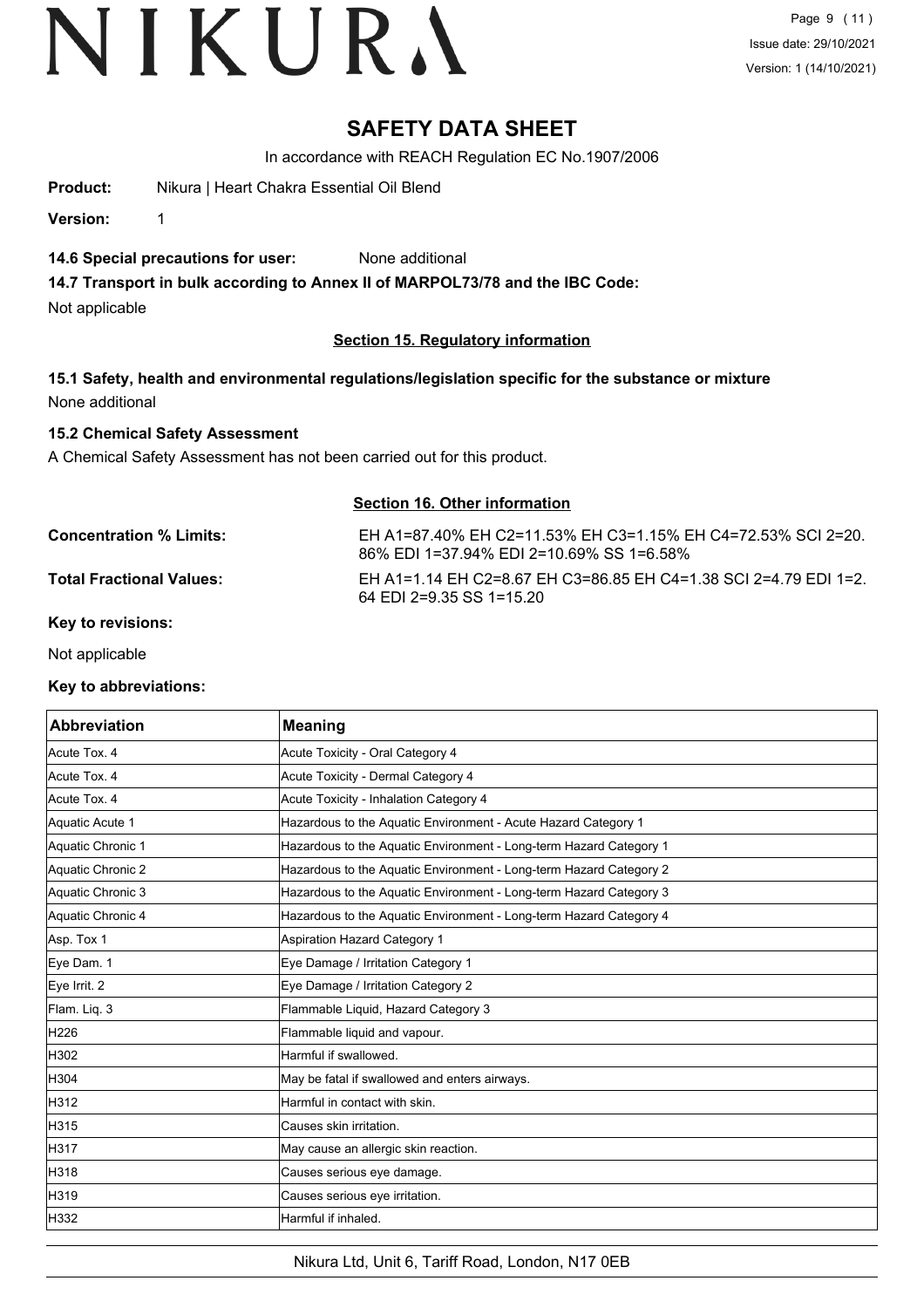# **SAFETY DATA SHEET**

In accordance with REACH Regulation EC No.1907/2006

| Product: |  |  |  | Nikura   Heart Chakra Essential Oil Blend |  |  |
|----------|--|--|--|-------------------------------------------|--|--|
|----------|--|--|--|-------------------------------------------|--|--|

#### **Version:** 1

| H335             | May cause respiratory irritation.                                                                                                  |
|------------------|------------------------------------------------------------------------------------------------------------------------------------|
| H361             | Suspected of damaging fertility or the unborn child (exposure route).                                                              |
| H400             | Very toxic to aquatic life.                                                                                                        |
| H410             | Very toxic to aquatic life with long lasting effects.                                                                              |
| H411             | Toxic to aquatic life with long lasting effects.                                                                                   |
| H412             | Harmful to aquatic life with long lasting effects.                                                                                 |
| H413             | May cause long lasting harmful effects to aquatic life.                                                                            |
| P <sub>202</sub> | Do not handle until all safety precautions have been read and understood.                                                          |
| P210             | Keep away from heat, sparks, open flames and hot surfaces. - No smoking.                                                           |
| P233             | Keep container tightly closed.                                                                                                     |
| P240             | Ground/bond container and receiving equipment.                                                                                     |
| P241             | Use explosion-proof electrical, ventilating and lighting equipment.                                                                |
| P242             | Use only non-sparking tools.                                                                                                       |
| P243             | Take precautionary measures against static discharge.                                                                              |
| P261             | Avoid breathing vapour or dust.                                                                                                    |
| P <sub>264</sub> | Wash hands and other contacted skin thoroughly after handling.                                                                     |
| P270             | Do not eat, drink or smoke when using this product.                                                                                |
| P271             | Use only outdoors or in a well-ventilated area.                                                                                    |
| P272             | Contaminated work clothing should not be allowed out of the workplace.                                                             |
| P273             | Avoid release to the environment.                                                                                                  |
| P280             | Wear protective gloves/eye protection/face protection.                                                                             |
| P301/310         | IF SWALLOWED: Immediately call a POISON CENTER or doctor/physician.                                                                |
| P301/312         | IF SWALLOWED: call a POISON CENTER or doctor/physician if you feel unwell.                                                         |
| P302/352         | IF ON SKIN: Wash with plenty of soap and water.                                                                                    |
| P303/361/353     | IF ON SKIN (or hair): Remove/take off immediately all contaminated clothing. Rinse skin with water/shower.                         |
| P304/340         | IF INHALED: Remove victim to fresh air and keep at rest in a position comfortable for breathing.                                   |
| P305/351/338     | IF IN EYES: Rinse cautiously with water for several minutes. Remove contact lenses, if present and easy to<br>do. Continue rinsing |
| P308/313         | IF exposed or concerned: Get medical advice/attention.                                                                             |
| P310             | Immediately call a POISON CENTER or doctor/physician.                                                                              |
| P312             | Call a POISON CENTRE or doctor/physician if you feel unwell.                                                                       |
| P330             | Rinse mouth.                                                                                                                       |
| P331             | Do not induce vomiting.                                                                                                            |
| P332/313         | If skin irritation occurs: Get medical advice/attention.                                                                           |
| P333/313         | If skin irritation or rash occurs: Get medical advice/attention.                                                                   |
| P337/313         | If eye irritation persists: Get medical advice/attention.                                                                          |
| P362             | Take off contaminated clothing and wash before reuse.                                                                              |
| P363             | Wash contaminated clothing before reuse.                                                                                           |
| P370/378         | In case of fire: Use carbon dioxide, dry chemical, foam for extinction.                                                            |
| P391             | Collect spillage.                                                                                                                  |
| P403/233         | Store in a well-ventilated place. Keep container tightly closed.                                                                   |
| P403/235         | Store in a well-ventilated place. Keep cool.                                                                                       |